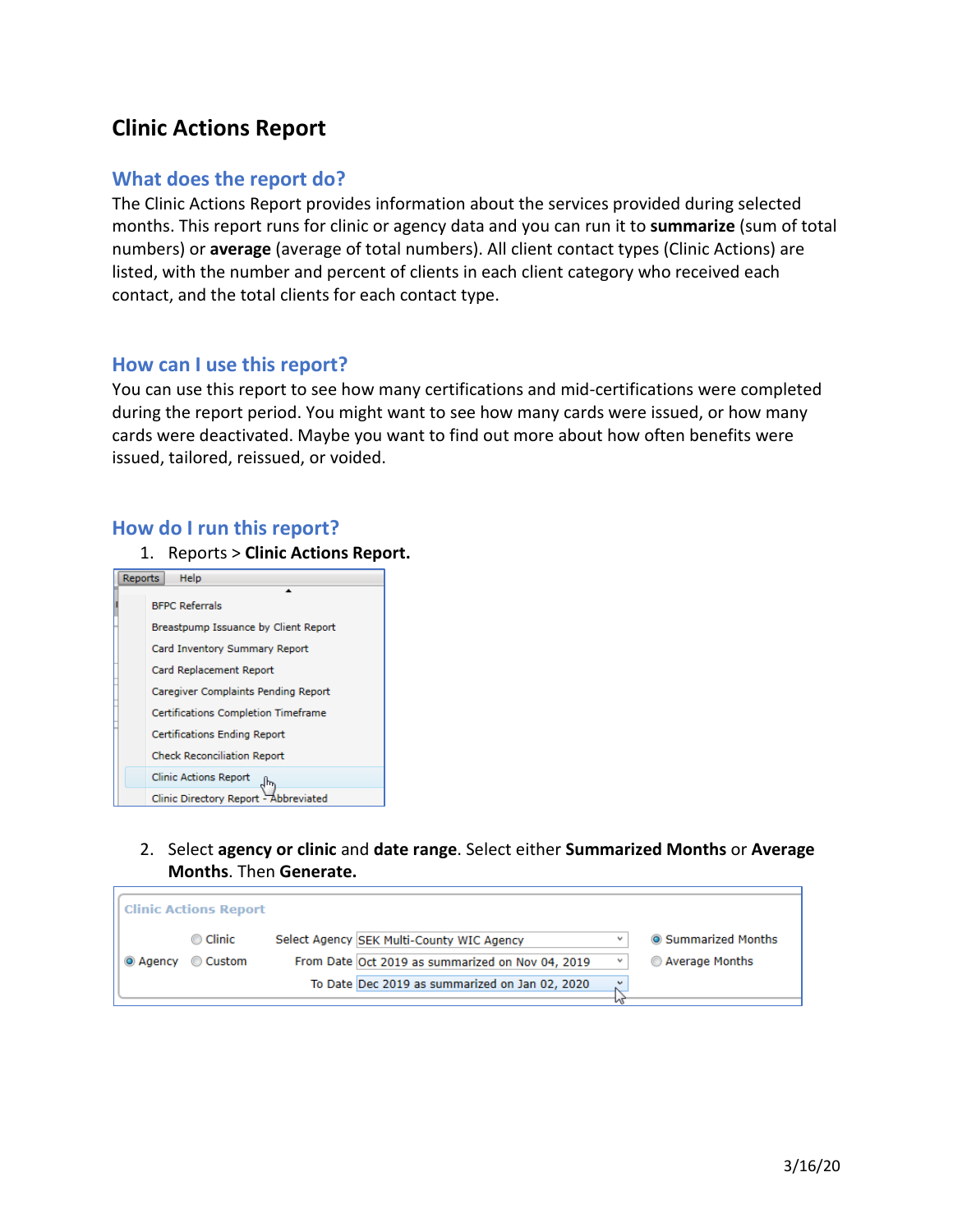## **How do I interpret this report?**

You can look at one or multiple months—Summarized or Averaged.

#### **"Summarized" Months:**

| <b>Kansas WIC Program</b><br><b>Clinic Actions Report</b>                                                                                                                                                                                                   |                 |       |    |       |                 |       |     |       |                 |      |     |      |                |      |                 |      |     |     |
|-------------------------------------------------------------------------------------------------------------------------------------------------------------------------------------------------------------------------------------------------------------|-----------------|-------|----|-------|-----------------|-------|-----|-------|-----------------|------|-----|------|----------------|------|-----------------|------|-----|-----|
| Summarized for the period Oct 2019 to Dec 2019<br><b>Agency: SEK Multi-County WIC Agency</b>                                                                                                                                                                |                 |       |    |       |                 |       |     |       |                 |      |     |      |                |      |                 |      |     |     |
| <b>Child</b><br>Child<br><b>Total</b><br>Total<br><b>Total</b><br>Total<br>$\%$<br>%<br>$\%$<br>%<br>%<br>$\%$<br>$\%$<br>%<br><b>BrFeed</b><br><b>Clinic Actions</b><br>Preg<br>PostP<br>Pri 3<br>Women<br>Pri 5/7<br>Children<br><b>Infants</b><br>Partic |                 |       |    |       |                 |       |     |       |                 |      |     |      |                |      | %               |      |     |     |
| Apply for WIC                                                                                                                                                                                                                                               | 13 <sub>1</sub> | 20.0  |    | 3.1   | 5               |       | 20  | 30.8  | 11              | 16.9 | 18  | 27.7 | 13             | 20.0 | 34              | 523  | 65  | 1.1 |
| Assign Food Package                                                                                                                                                                                                                                         | 35              | 6.7   | 34 | 6.6   | 31              | 6.0   | 100 | 19.3  | 127             | 24.5 | 168 | 32.4 | 116            | 22.4 | 292             | 56.3 | 519 | 8.7 |
| Assign Risk Factor                                                                                                                                                                                                                                          | 10 <sup>°</sup> | 9.3   |    | 6.5   | 5               | 4.6   | 22  | 20.4  | 22              | 20.4 | 32  | 29.6 | 32             | 29.6 | 64              | 59.3 | 108 | 1.8 |
| Breast Pump Issuance                                                                                                                                                                                                                                        |                 | 0.0   |    | 100.0 | $\overline{0}$  | 0.0   |     | 100.0 | 01              | 0.0  |     | 0.0  | 0              | 0.0  | 01              | 0.0  |     | 0.0 |
| Change Due Date                                                                                                                                                                                                                                             |                 | 100.0 |    | 0.0   | $\overline{0}$  | 0.0   | 3   | 100.0 | 0               | 0.0  | 0   | 0.0  | $\overline{0}$ | 0.0  | $\overline{0}$  | 0.0  | 31  | 0.1 |
| Change WIC Category PP/BF/PP                                                                                                                                                                                                                                | 0               | 0.0   |    | 0.0   | 6               | 100.0 | 6   | 100.0 | 01              | 0.0  |     | 0.0  | 0              | 0.0  | 0               | 0.0  | 6   | 0.1 |
| Complete Mid-Certification                                                                                                                                                                                                                                  |                 | 0.0   |    | 4.0   | $\overline{0}$  | 0.0   |     | 4.0   | 20 <sup>1</sup> | 26.7 | 25  | 33.3 | 27             | 36.0 | 52              | 693  | 75  | 1.3 |
| Complete WIC Certification                                                                                                                                                                                                                                  | 14              | 8.8   | 17 | 10.6  | 10 <sup>1</sup> | 6.3   | 41  | 25.6  | 29              | 18.1 | 53  | 33.1 | 37             | 23.1 | 90 <sub>1</sub> | 56.3 | 160 | 2.7 |
| Create New Client Group                                                                                                                                                                                                                                     |                 | 0.0   |    | 0.0   |                 | 333   |     | 33.3  | 01              | 0.0  |     | 0.0  |                | 66.7 | 2               | 66.  |     | 0.1 |

### **"Average" Months:**

#### **Kansas WIC Program**

**Clinic Actions Report** 

Averaged for the period Oct 2019 to Dec 2019<br>Agency: SEK Multi-County WIC Agency

| <b>Clinic Actions</b>        | Preg | %                | BrFeed | $\%$  | PostP           | %                  | Total<br>Women  | ℀     | Total<br><b>Infants</b> | %    | Child<br>Pri 3  | %    | Child <sup>®</sup><br>Prif | %        | <b>Total</b><br>Children | ℀     | Total<br>Partic | %    |
|------------------------------|------|------------------|--------|-------|-----------------|--------------------|-----------------|-------|-------------------------|------|-----------------|------|----------------------------|----------|--------------------------|-------|-----------------|------|
| Apply for WIC                |      | 182              |        | 4.61  |                 | 9.1                |                 | 31.8  |                         | 182  |                 | 27.3 |                            | 182      | 11                       | 50.0  | 22              |      |
| Assign Food Package          | 12   | 7.0 <sub>1</sub> |        | 6.4   | 10 <sup>1</sup> | 5.8                | 33 <sup>1</sup> | 192   | 42                      | 24.4 | 56              | 32.6 | 39                         | 22.7     | 97                       | 56.4  | 173             | 8.7  |
| Assign Risk Factor           |      | 8.6              |        | 5.7   |                 | 5.7                |                 | 20.0  |                         | 20.0 | <b>AA</b>       | 94   |                            | 31.4     | 21                       | 60.0  | 36              | 1.81 |
| Breast Pump Issuance         |      | 0.0              |        | 100.0 |                 | 0.0                |                 | 100.0 |                         | 0.0  |                 |      |                            | 0.0      |                          | 0.0   |                 | 0.1  |
| Change Due Date              |      | 100.0            |        | 0.0   |                 | 0.0                |                 | 100.0 |                         | 0.0  |                 | 0.0  |                            | 0.0      |                          | 0.0   |                 | 0.1  |
| Change WIC Category PP/BF/PP |      | 0.0              |        | 0.0   |                 | 100.0 <sub>1</sub> |                 | 100.0 |                         | 0.0  |                 | 0.0  |                            | 0.01     |                          | 0.0   |                 | 0.1  |
| Complete Mid-Certification   |      | 0.0              |        | 4.0   |                 | 0.0                |                 | 4.0'' |                         | 28.0 |                 | 32.0 |                            | 36.01    | 17 <sub>1</sub>          | 68.0  | 25              | 1.3  |
| Complete WIC Certification   |      | 9.3 <sub>1</sub> |        |       |                 | 5.6                |                 | 25.9  | 10 <sup>1</sup>         | 18.5 | 18 <sub>1</sub> | 33.3 | 12                         | 222      | 30 <sup>1</sup>          | 556L  | 53              | 2.7  |
| Create New Client Group      |      | 0.0              |        | 0.0   |                 | 0.0                |                 | 0.0   | $\overline{0}$          | 0.0  |                 | 0.0  |                            | هممه اله |                          | 100.0 |                 | 0.1  |
|                              |      |                  |        |       |                 |                    |                 |       |                         |      |                 |      |                            |          |                          |       |                 |      |

In these examples, you can see this agency completed 160 WIC Certifications using the "Summarized" months. Or, you can see that by using "Average" Months, that an average of 53 Certifications were completed each month.